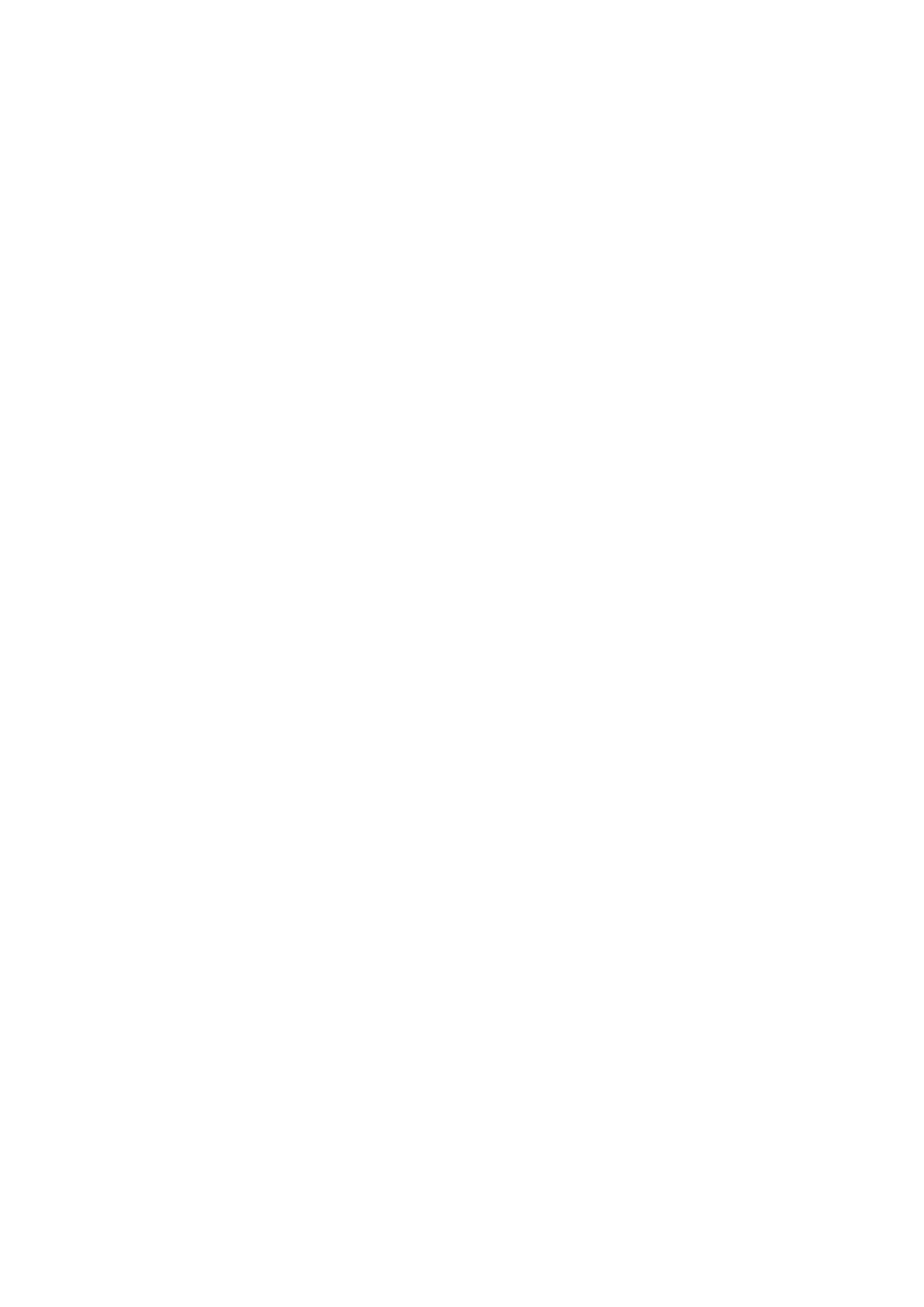# **Introduction**

The *Rough Guide to Assessment* is one of a series of practice guides produced by Hartlepool and Stockton-On-Tees Safeguarding Children Partnership (HSSCP) which have been designed to be read and used by the range of practitioners and professionals working across children's services in the borough.

All of the *Rough Guides* have been developed to support the valuable work that is carried out with children and young people<sup>1</sup> and families by identifying the key elements which underpin good practice and incorporating significant messages from research.

It should be noted that *Rough Guide to Assessment* does not replace, provide the detail of or interpret legislation, policy, frameworks and procedures, which are all subject to change, but focuses more on the *'how to'*, offering advice, suggesting ideas and providing signposts to sources of information and further reading.

## **What is assessment?**

Assessment in relation to children in need and their families has received a lot of attention and publicity in recent years, with serious case reviews, inquiries, research and inspections all highlighting that practice has too often fallen short of the standard required. But what exactly do we mean by "assessment"?

Whilst there isn't one accepted definition, assessment in the context of children's services can generally be regarded as the process for understanding what is happening to a child and his/her family which then informs decisions about action to be taken or services to be provided. It has been described as being a bit like putting a jigsaw together without having the benefit of the picture on the front of the box and not knowing if you have all of the pieces to complete the picture or if every piece fits together.

We know that assessment really does matter, that it underpins the planning process and that good assessments are critical for good outcomes. Significant decisions are made on the basis of practitioner and professional assessments that affect outcomes for children in both the short and the long term. Without good assessment, practice in children's services is likely to be unfocused and directionless; after all, it's impossible to make decisions about how best to manage a situation if there isn't a clear understanding of just what is happening. Without good assessment, subsequent decisions, plans and interventions will be flawed, with significant consequences for the child and family.

 $^1$  To avoid repetition in subsequent sections, child or children are the terms used to refer to children and young people.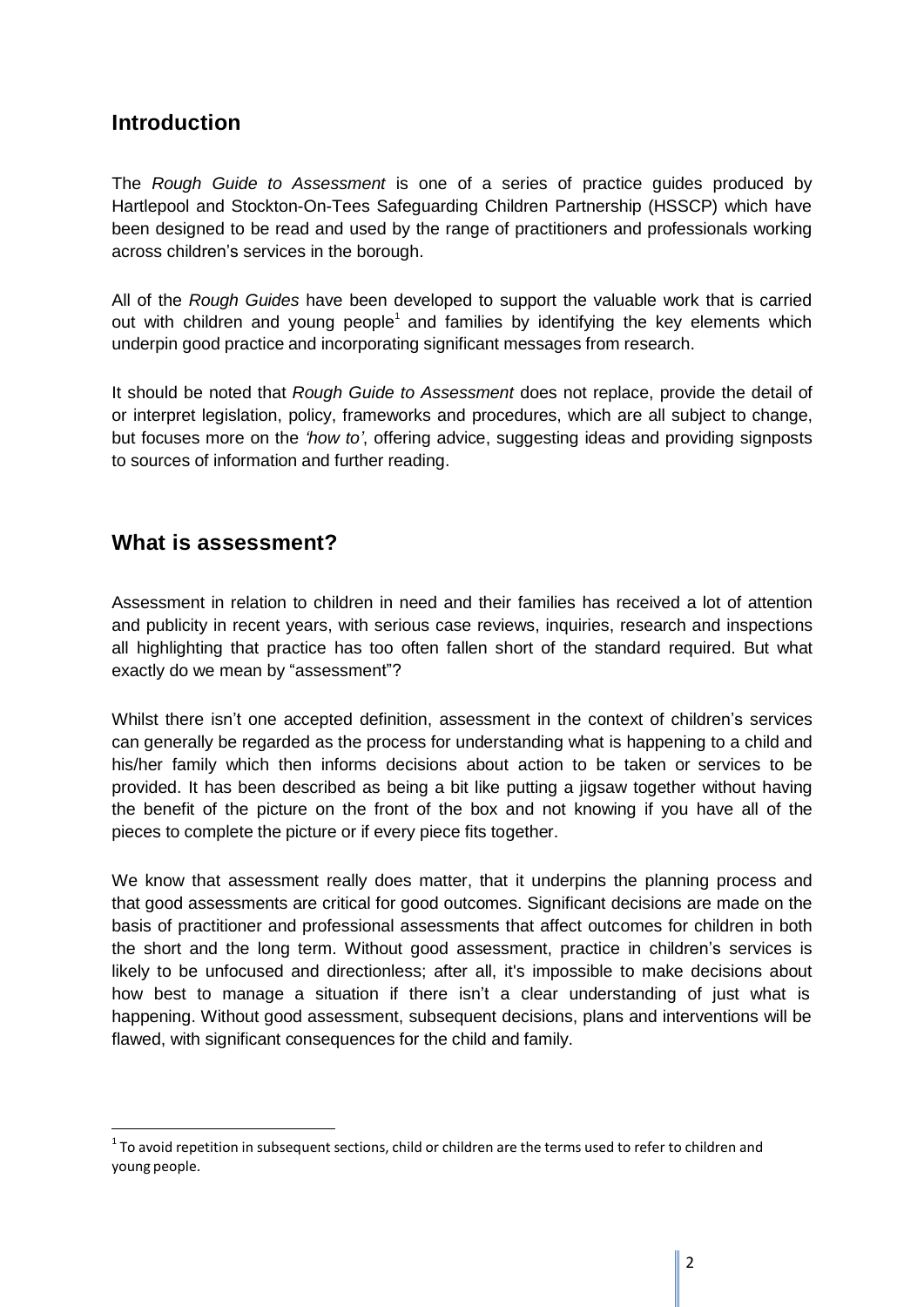Assessment informs decision-making about:

- $\triangleright$  Whether to intervene
- $\triangleright$  The nature and scale of the intervention
- $\triangleright$  The urgency of the intervention
- $\triangleright$  Planning the detail of the intervention

Assessments can also justify a decision to request interventions by other agencies or professionals, for example providing the clear rationale for a referral to children's social care and meeting the threshold for statutory intervention in family life.

### **Remember..........**

.



## **The assessment process**

Family life is continually evolving. Consequently, assessment isn't a one-off event and should be thought of as a continuous, cyclical process with a number of key stages which are represented in the following diagram:

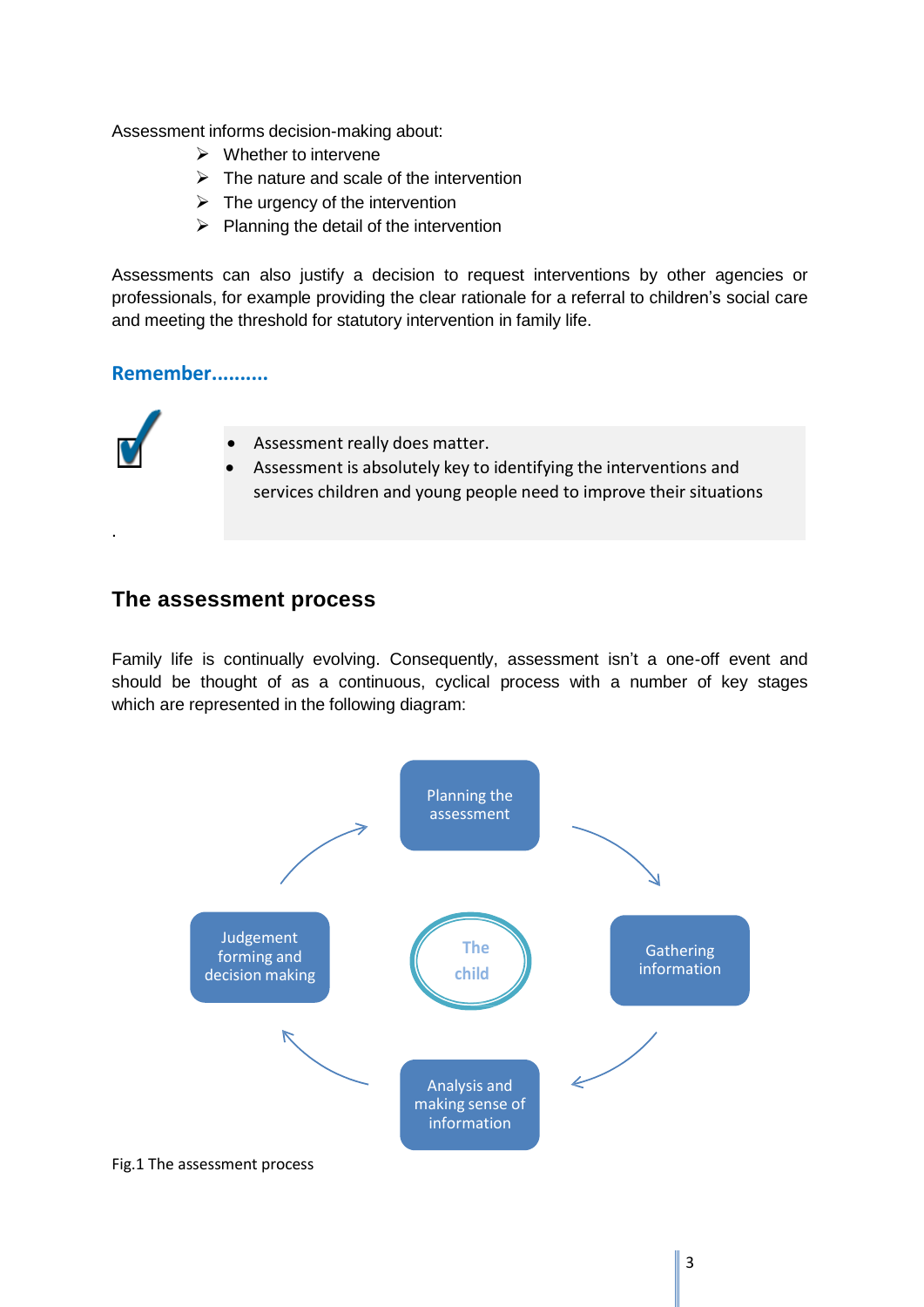#### *Planning an assessment*

This is the stage that is often forgotten about or done half-heartedly but it's a crucial part of the process which involves determining *what you need to know* and *how you intend to obtain the information*. In the planning stage you need to give consideration to:

**What** you will be assessing. Who is saying what about whom? What are the questions you will be seeking answers to?

**Who** will be involved. Identify your likely sources of information – in the family, in the community, in other agencies - at the very beginning. You can always make amendments.

**How** you will engage and involve the parents, the child and significant others. How will you explain your involvement, the reason for your involvement and the assessment process? Mistrust of services runs high among many parents, they can be easily overwhelmed and alienated by "the system", so how will you try to engage them early on?

**Which** strategies you will use to support child and parental involvement in the assessment process. How will you ensure you obtain the child's (regardless of age) and parents' perspectives? (See *Rough Guide to Participation.*)

**How** you will engage and involve other practitioners and professionals in the assessment. Consider how you will ensure understanding of what is being assessed and how you will establish robust information sharing arrangements.

In **which** order you will involve people. Parents and family or other practitioners and professionals first?

**How** information will be gathered. By reading documents and case records? By requesting written reports? In meetings? Through interviewing? By observing? How will you access other agency records? Which assessment tools might help you to gather information? Be aware that where information exchange is not face-to-face (that is, takes place via telephone, email or post), vital non-verbal and visual cues that are critical in facilitating mutual understanding will be missing.

**When** information will be gathered and analysed. What are your estimated timescales? Do you foresee any obstacles or delays? Remember, the careful reading of case files and agency records can be very time consuming and you should allow for this.

**How and when** information gathered will be recorded. For example**,** how will you record information obtained through face to face interviews?

**How** you will share the assessment report or findings - with the parents, with other practitioners/professionals.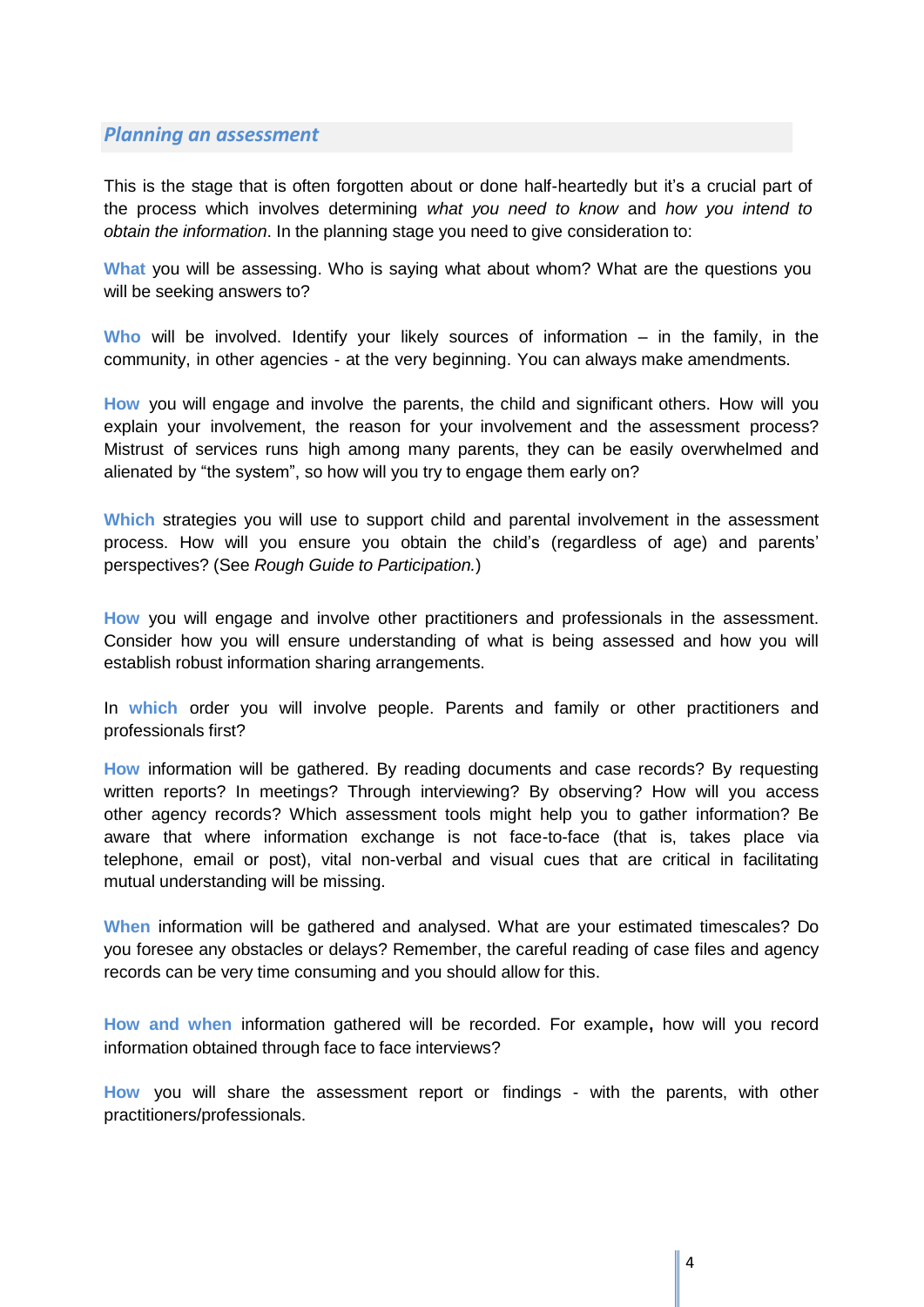

It may be useful to draw up for yourself, or with the multi- agency assessment group, a plan for undertaking the assessment which can then be reviewed through the process.

## **Remember..........**



The purpose and the possible consequences of the assessment should be clear from the outset - to the practitioner and to others involved in the assessment, including the child and the family.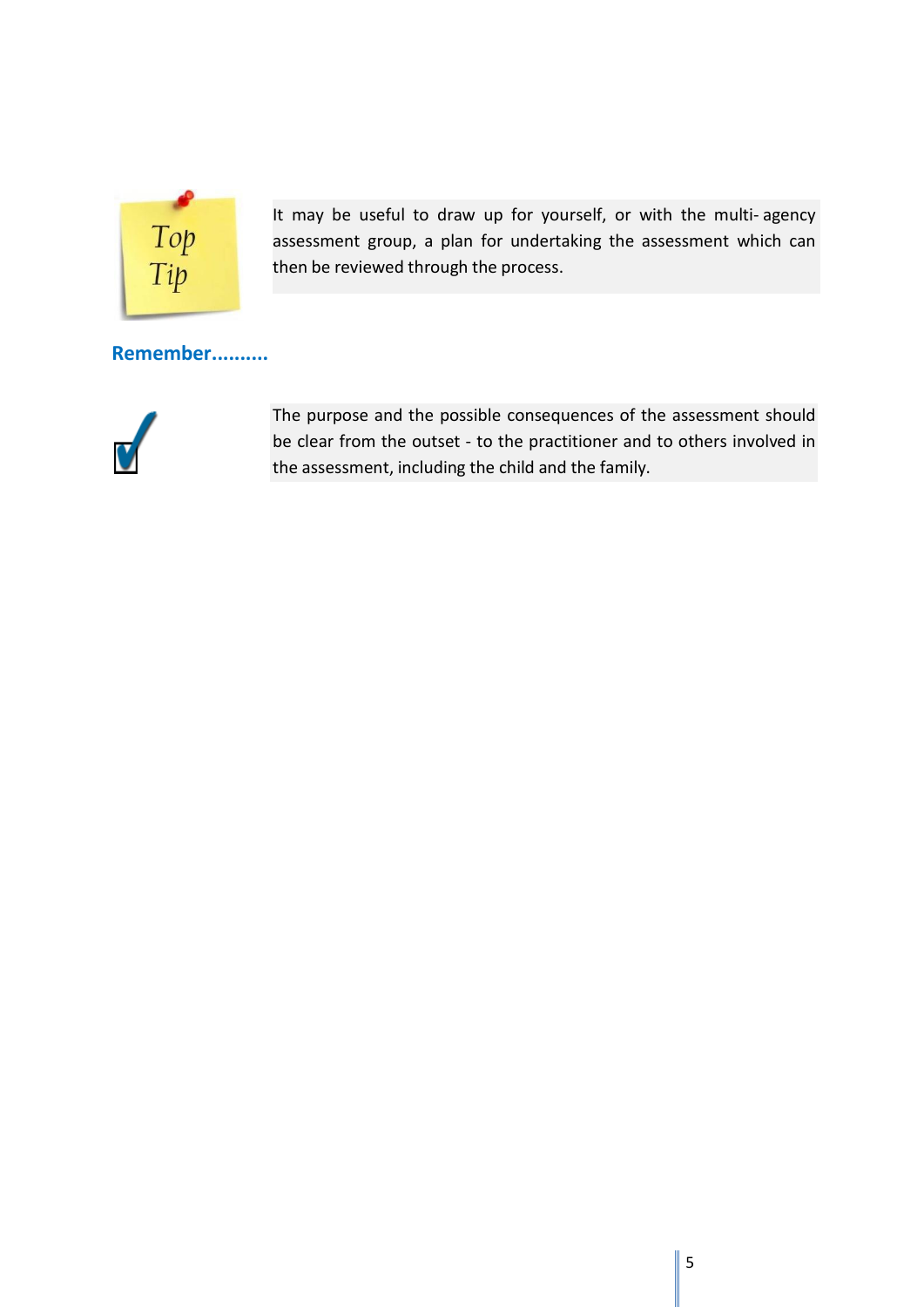#### *Gathering information*

Once you have considered what you need to know and your likely sources of information, the next stage is to gather comprehensive, relevant and accurate information. Clearly a vital step in the assessment process, it requires the practitioner to:

- $\triangleright$  Know where to collect the pieces of information
- $\triangleright$  Know which pieces of information to collect
- $\triangleright$  Know how to filter the information
- $\triangleright$  Know how to verify the information

A primary source of information, sometimes overlooked or given only minimal scrutiny, is any existing case file or agency record. The problems of making decisions on the basis of incomplete information have been highlighted in various inquiries and serious case reviews and it's important to remember that the careful sifting of case records and files is an essential part of the assessment process, with sufficient time needing to be allocated for this. Earlier assessments in the case file should inform the assessment process and the quality and accuracy of previous assessment information should always be considered.

"The tragic consequence was that nobody in Haringey – not even (the social worker) – ever read Victoria's case file in its entirety."

*Quote from Lord Laming (2003)*

Other key sources of information will obviously be the child and family themselves but there will be a need to contact sources other than the family – friends, neighbours, community sources, professionals and practitioners – in order to:

- $\triangleright$  Verify, clarify or corroborate information which has been provided by the family
- $\triangleright$  Gather further specific and comprehensive information

As you gather information from all of your sources, remember to:

**Keep it relevant**– make sure the questions you ask are appropriately focused.

**Know the difference between fact and opinion** *(See the definitions in Top Tips on page 9)* – ask your sources for their evidence, observations, views, opinions and perceptions and be clear about the difference between them.

**Be unambiguous** – be consistently clear with your sources about what you are wanting information about.

**Be thorough** – ask *why* and *how* as well as *what* and *how many*. Don't just focus on the negatives in a situation. Gather information about children's resilience and ability to thrive despite what might be going on in their lives, and any protective factors related to themselves, their parents or their environment.

**Be neutral**– avoid using loaded questions that encourage your sources to answer in a way they think you want them to. In this stage of the assessment process, you should start to seek answers to the questions you identified in the planning stage. You will then begin to develop a *hypothesis,* in other words a tentative explanation for what is happening in the family or what might be happening.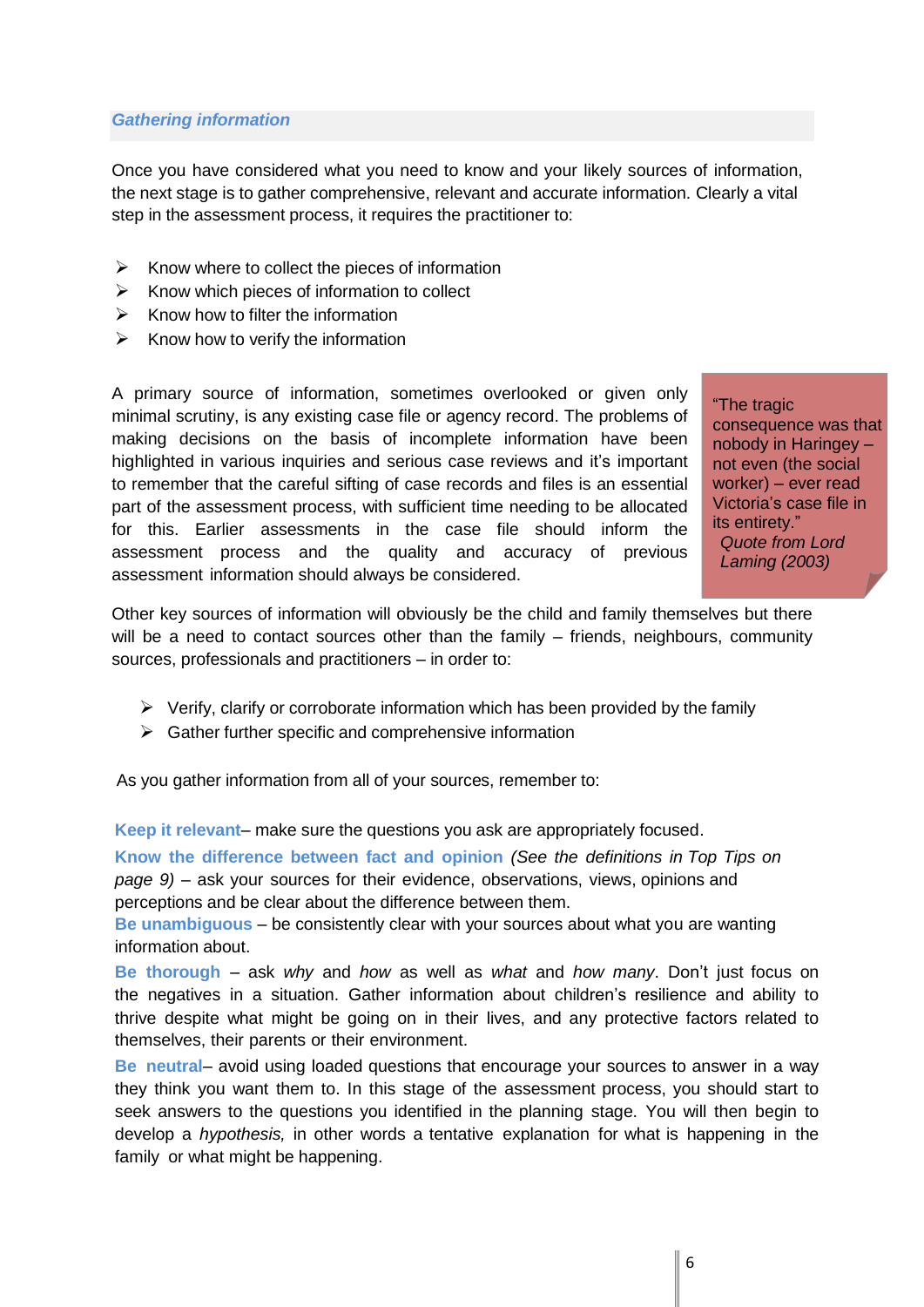

- As you gather information, pause regularly to be sure you're asking the right questions.
- Beware of only seeking the information you wish to find and understand the dangers of persisting with a particular viewpoint, ignoring or playing down any information which doesn't support it.

#### *Analysing information*

Assessment is more than simply a process of collecting "facts" (which may, themselves, be disputed) and involves analysing the information which has been collected. We all analyse information all the time in everyday life, even without realising we're doing it. For example, if we see the warning light on the fuel gauge when we're driving the car, we understand that, if the gauge is working correctly (and we consider when we last filled up with petrol to help us decide if it is), it's time to look for the nearest petrol station. Or we estimate that we're not that far from home, there's probably enough fuel to get us there based on what the car's handbook says, and we can go to the petrol station first thing tomorrow.

Analysis similarly takes place all the time in our work in children's services. When making a phone call or home visit, the practitioner is constantly calling on their practice knowledge, experience and intuition to guide them. Analysis is also required when making significant decisions, for example when making a referral to higher level or specialist services. Yet this is probably the most difficult part of the process and the aspect of assessment practice which has attracted the most criticism.

But what exactly do we mean by 'analysis'? In simple terms, to analyse something is to ask what that something means, how something does what it does or why it is as it is. The information you've gathered as part of the assessment needs to be processed before an understanding is developed which then allows a judgement (an explanation of what is or might be happening) to be formed which can then lead to an appropriate recommendation or decision. Analysis is the part of the process which "makes sense of" all of the information gathered (where the jigsaw pieces are fitted together and a picture emerges) and provides the rationale for what should happen next. So, in relation to assessing a child's needs, analysis is what helps you move from simply describing what's happening in the child's life to understanding *why* things are happening.

In other words, this is the stage in the assessment process which turns *information* into *knowledge -* knowledge about what it is like for a child living in a particular family. In the context of children's services, analysis can therefore be described as asking of all information gathered *"What does this mean for this child?"*

"You need to know what it's like to be me". *Quote from a young person*

Drawing on your practice experience, your knowledge of relevant theory/research/available evidence, your life experience and your intuition, analysis involves: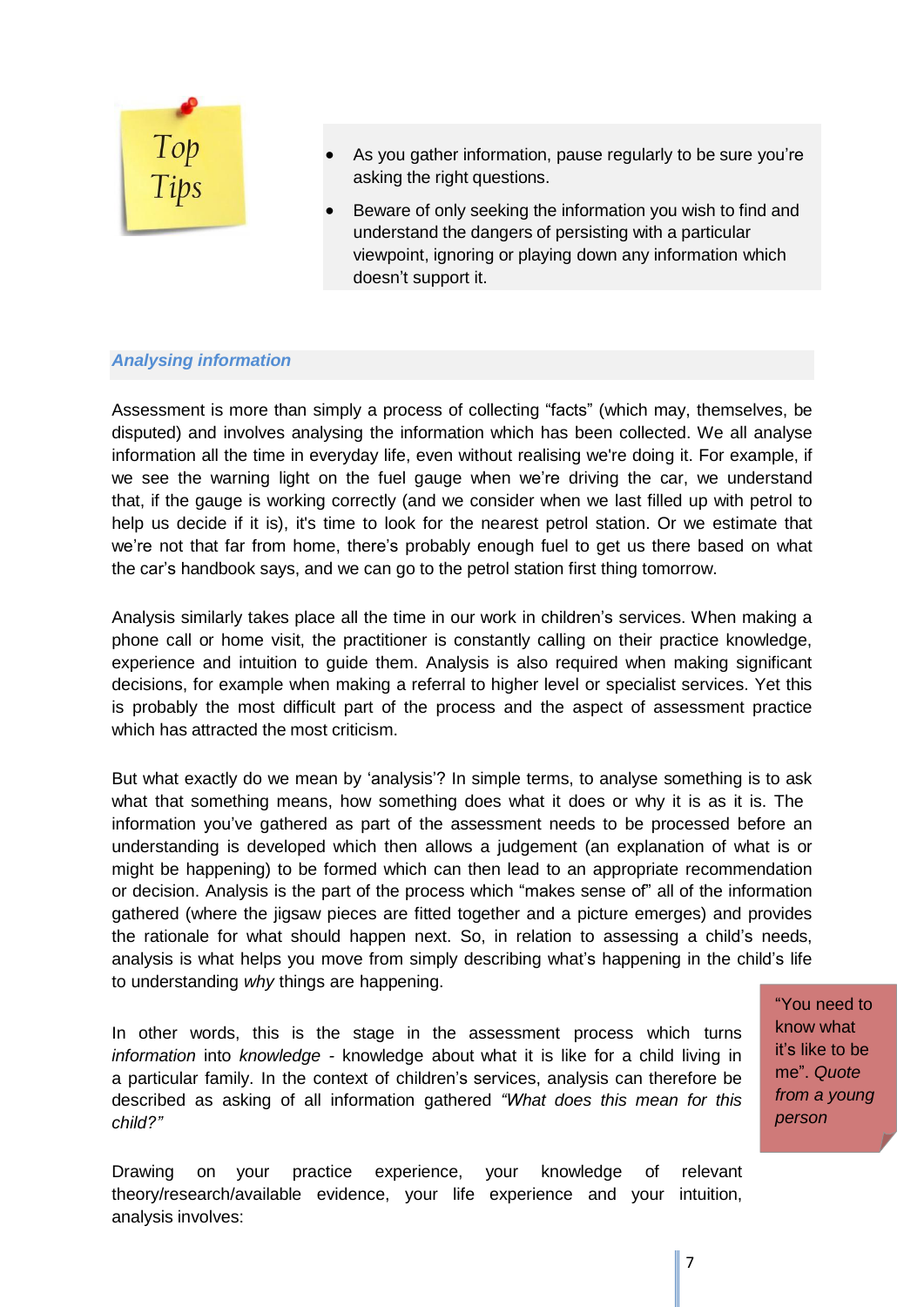- Asking yourself if you have the information you need
- Looking out for biased or inaccurate information
- Taking note of similarities in the information
- Verifying information
- Checking out conflicting information
- Relating pieces of information to establish relationships and connections between them
- Identifying emerging themes and patterns
- Identifying gaps in the information
- Asking yourself which details seem significant and why
- Working out how the details fit together. What does this "pattern" of detail mean? What else might it mean?
- Identifying which details don't fit with this pattern. Do they fit with other information to form a different pattern? Does this new pattern make you think differently about the situation?
- Considering possible explanations (developing hypotheses) for what is happening

**Understanding chronologies.** One way of gaining an overview of the service history of the family at a glance is to colour code chronologies, for example highlighting in red to indicate periods when services have been involved for children deemed to be at high risk, highlighting in green when only universal services have been involved, highlighting in yellow when additional services have been provided etc. In this way it is possible to tell whether there were long periods with high levels of services for the child and family for known risks to a child, or, alternatively, whether there were times when no known concerns were apparent.



- As you gather information, continually ask yourself *"What is this telling me?"*
- Colour coding chronologies may help to reveal patterns of service delivery in relation to particular events or difficulties in families which have been known to agencies over long periods of time.
- Differentiate between fact and opinion. *Facts* are statements that can be verified or proven to be true or false. Factual statements from reliable sources can be accepted and used in developing hypotheses, making judgements and drawing conclusions. *Opinions* are statements that express feelings, attitudes, or beliefs and are neither true nor false. Opinions are one person's point of view that you might accept or reject. *Informed opinion* is the view of an expert or authority.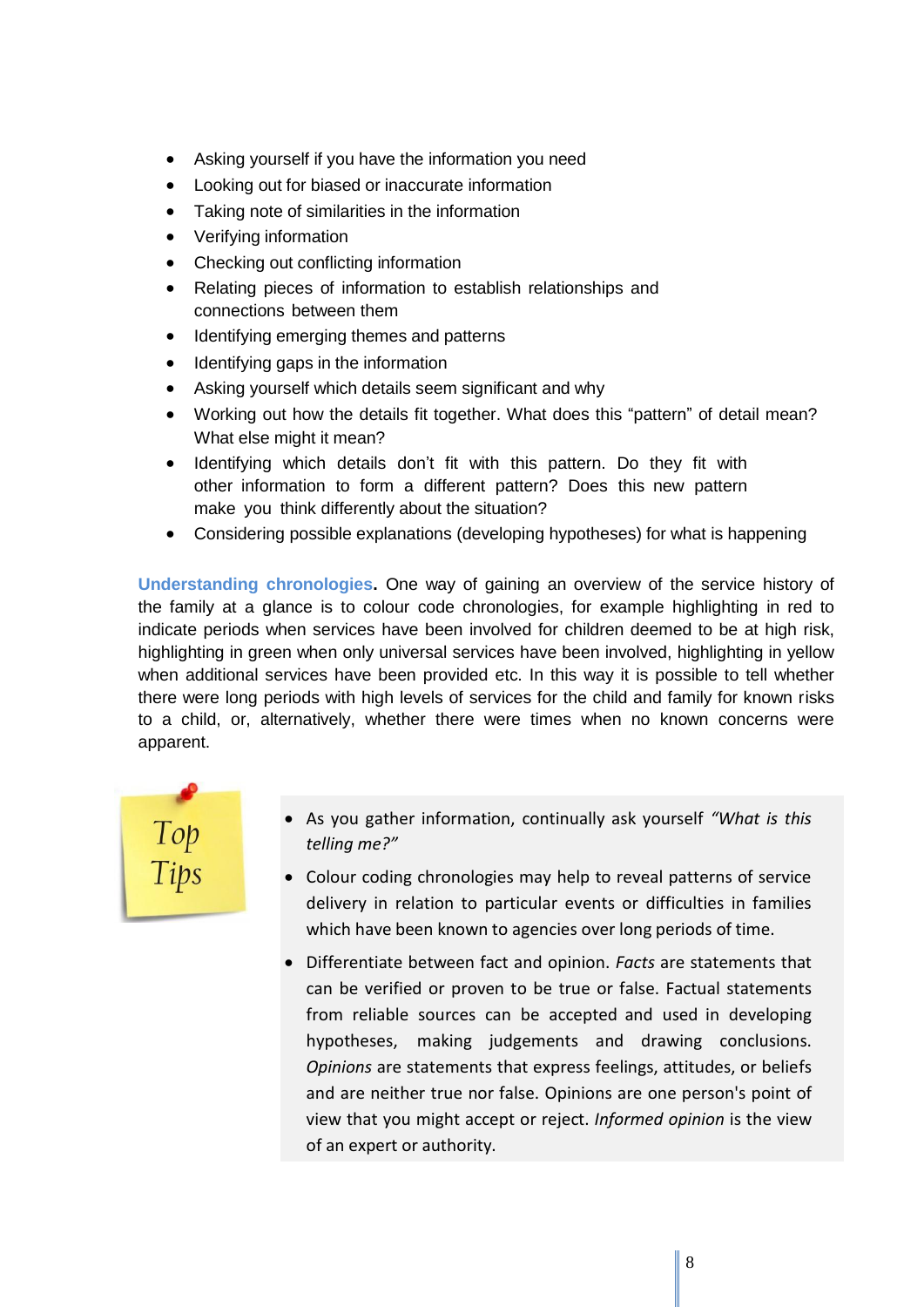#### Judgement forming and decision making

When information is gathered, evaluated and analysed, judgements are formed (for example, about how the family is functioning, about whether the child has unmet needs, about whether the child is safe) and decisions made about what needs to happen next. Clearly, these judgements and decisions may have significant implications for children and their families.

We know that, in some situations, a quick judgement is needed, for example when deciding whether children may be at such grave risk that urgent action is needed to protect them. It is therefore both necessary and inevitable that some assessments and judgements will be based on very limited information about the child and the family. But such judgements don't have to be 'forever' judgements and should be regarded as being very tentative and open to revision as further information subsequently becomes available.

#### **Good practice in this stage of the assessment process includes:**

- Recording judgements and decisions
- Communicating judgements and decisions
- Demonstrating clear links between the information gathered, the analysis of the information, the judgement formed and decisions made
- Ensuring clarity and understanding about the rationale and grounds for judgements and decisions

## **What assessment isn't**

To help identify what makes a good assessment, it's useful to clarify what an assessment isn't:

 $X$  It isn't just about ticking boxes or completing a template or form

X It isn't just about collecting and presenting or recording a raft of information

 $X$  It isn't just a descriptive narrative of child and family circumstances. It's an understanding of how a family is functioning and what that functioning means for the child

X Good assessment isn't rocket science. It isn't science of any kind, but it does involve chemistry. Assessment is a complex activity, it can be highly challenging and it is underpinned by that blending of your practice knowledge, expertise and skills, your life experience and your intuition

X Good assessment isn't based on wishful thinking. The practitioner needs to know why they are seeking the information in the first place, and then to be able to "process" a mass of multi-faceted and sometimes contradictory information to then come to a view about what it all means for the child.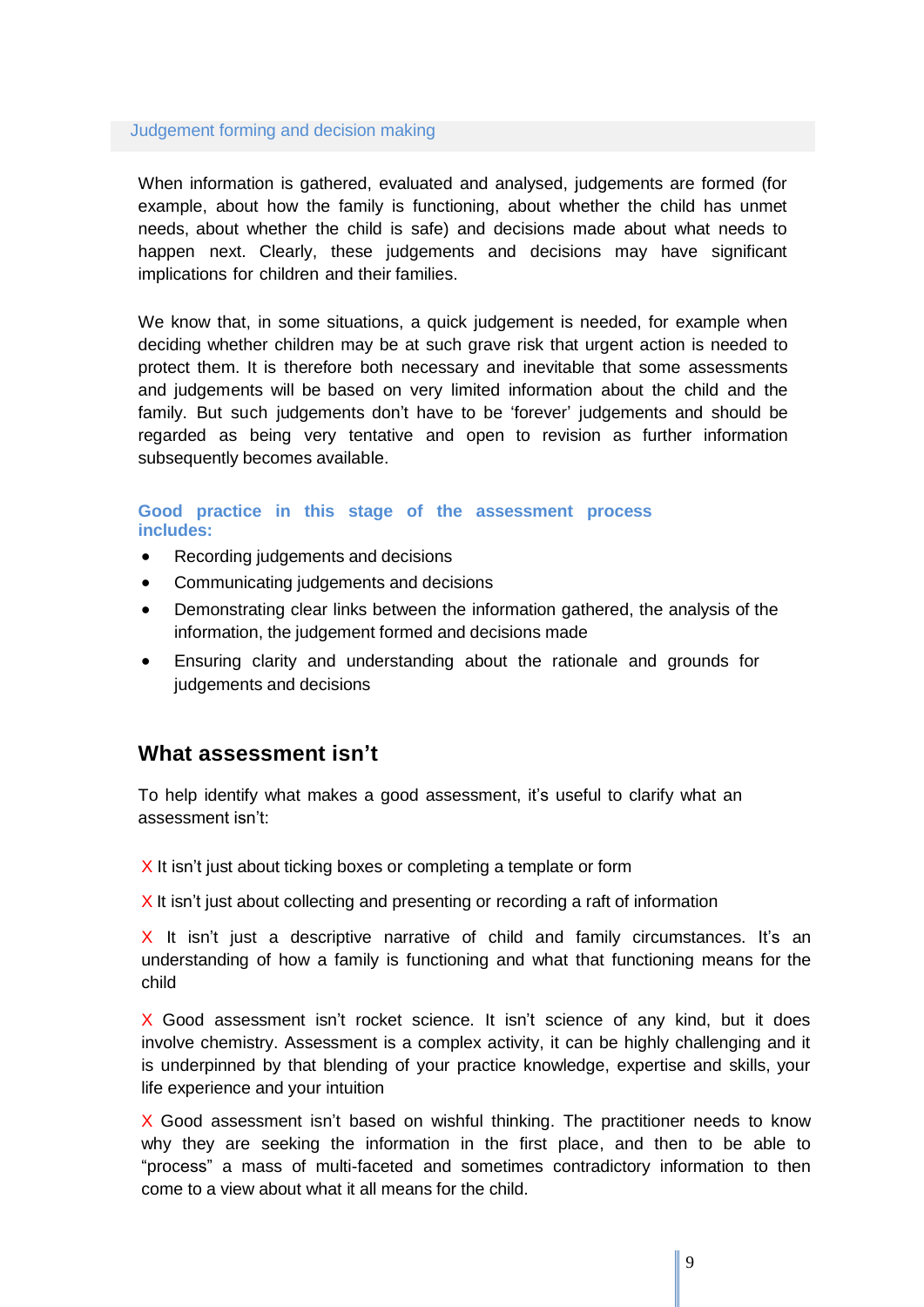## **What does good quality assessment practice look like?**

There is evidence to support the link between good assessment and good outcomes for children but the other side of the coin is that poor assessments potentially have far reaching consequences, as we know from a number of inquiries and serious case reviews.

What can be regarded as "good quality" assessment practice is characterised by the following:

**It ensures that the child remains central.** This means maintaining a clear focus on the child throughout the assessment process and not being side-tracked or diverted or sucked in. It means the child's views, perspective and experience of the situation are part of the assessment and are seen as important information in their own right. It means always acknowledging when assessing needs and risks, that both the child and the parents can bring their own perspectives and unique knowledge to the assessment process.

**It uses full, relevant and accurate information.** Good assessments are based on robust and comprehensive information gathering yet we know from many serious case reviews that significant information is often overlooked, disregarded, not checked, tested or verified, or not made known and shared.

**It explores the interplay between historical factors and the present situation.** It's crucially important when undertaking assessments to consider the current reason for involvement in the context of the family history and what has happened previously. Good assessment practice ensures there is sufficient time allocated for the essential task of careful reading and analysis of the case history.

**It recognises the importance of a chronology and a good understanding of the family's history.** This means understanding the child's story, constructing a family tree (genogram), understanding personal and family relationships and relationships with professionals/practitioners (ecogram), developing a timeline of significant events, and establishing the interventions that have been tried previously and their success or otherwise. It's important not to focus on "here and now" information at the expense of historical information about the child and family which might be sitting in case files.

**It makes good use of information from a range of sources**, taking account of the perspectives of the child, the family, professionals and practitioners and significant others.

**It identifies needs, risk and protective factors** and arrives at a view about how far, or to what extent, change (if indeed change is necessary) is possible within the child's timeframe.

**It includes analysis** that makes clear links between the recorded information and the judgements and conclusions made, the recommendations for intervention or the decision not to take any further action.

**It is transparent**. This means providing a clear rationale and being explicit about the assumptions made, the methods used, any uncertainties and the information relied on to form judgements and reach conclusions. In other words, it shows the "workings out", it spells out clearly why you think what you think.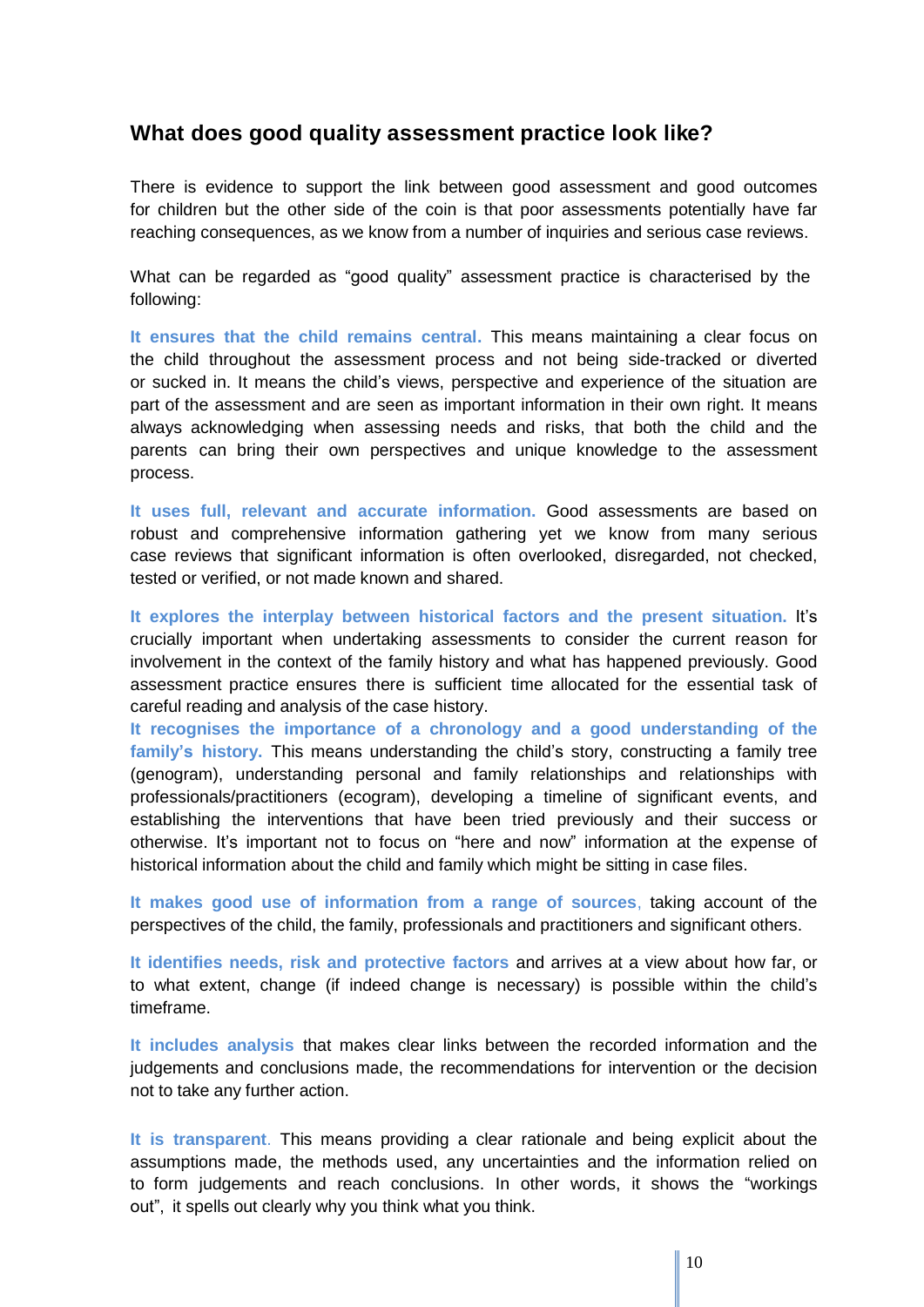**It avoids jumping to conclusions** in an attempt to make sense of seemingly unconnected, misleading and/or conflicting information. Good assessment practice involves what is referred to as "hypothesising", which means trying out different interpretations of the information, considering a number of possible explanations for what is or might be going on, challenging initial thoughts. This can be difficult for practitioners, not least because it is dependent on being prepared to admit to being wrong and changing your views.

**It is timely.** Clearly, delays in assessing children's needs, and subsequently in providing the appropriate interventions and services to improve children's health and wellbeing, are unacceptable. But this has to be balanced with the quality of the assessment and an understanding that some assessments will take more time. No assessment can guarantee certainty but repeated assessments of poor quality are to be avoided.

**It is based on a clear picture of what life is like for a particular child** and a real sense of the child's day to day experience living in his/her family.

**It critically reviews the evidence for judgements made**. Research shows that we form opinions of people when we first make their acquaintance and all subsequent information is interpreted in the light of those beliefs. Good assessment practice acknowledges that, since this initial view is based on very little evidence, it should be treated as a very tentative hypothesis which is critically reviewed throughout the process as more information is gathered. It is open to accepting new pieces of the jigsaw and seeing how they might fit together to make a different picture.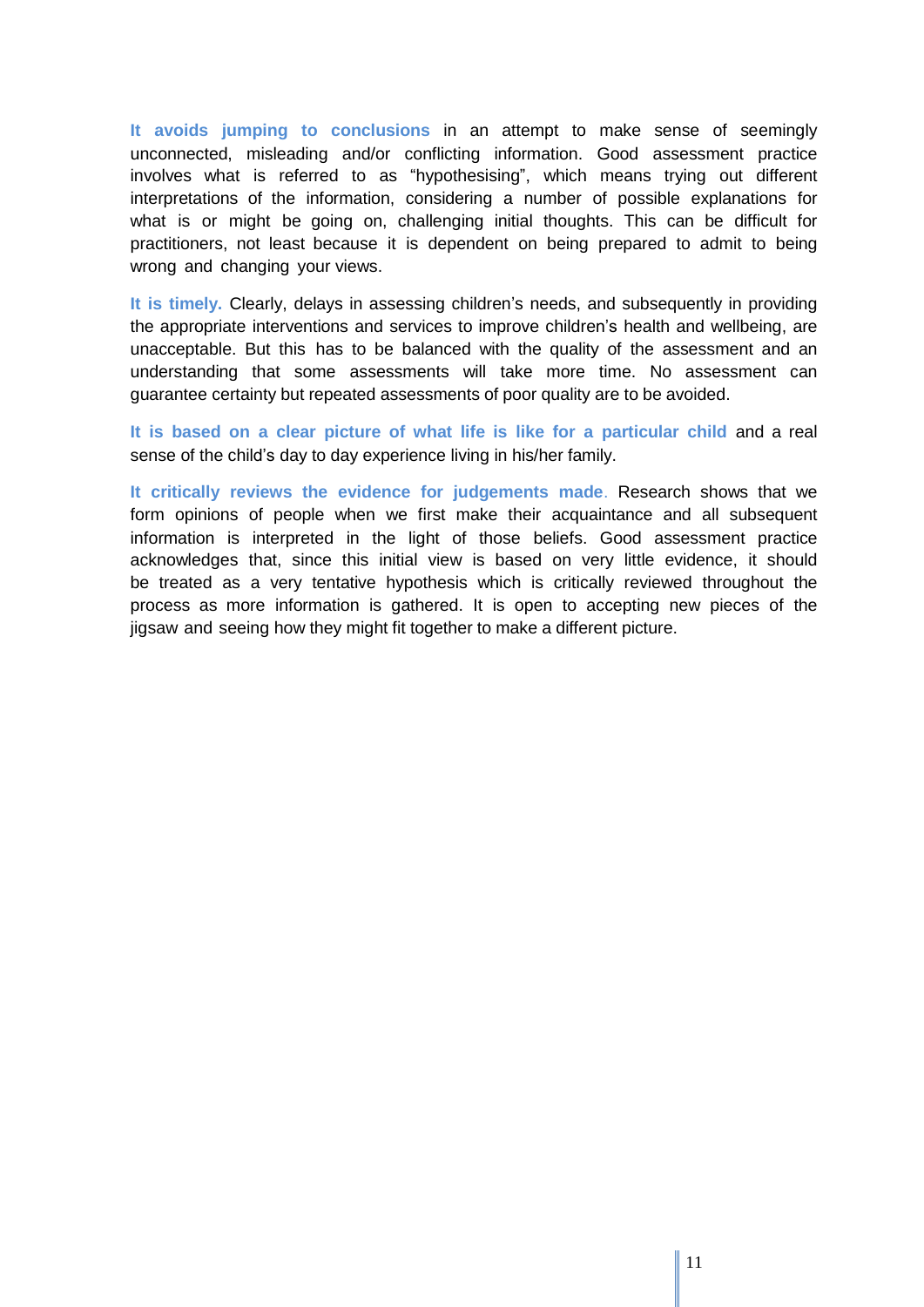## **How to get more analysis into assessment**

Because assessments of children really do matter, as children's services professionals and practitioners we need to take the time to pause and critically reflect on our approach, our thinking and our decision making throughout the process. Developing skills of critical thinking and reflection will not only help to avoid the assessment traps and pitfalls but generally enhance our practice.

Critical and reflective thinking encourages practitioners to analyse information more rigorously and methodically, and to question the reliability of the sources of information and the content of the information collected. So in this context, 'critical' doesn't mean slagging off; it means not passively accepting everything you read, see and hear, but questioning, evaluating, making judgements, finding connections. It means being open to other points of view and not being blinded by your own biases or assumptions. It means looking at other ways of fitting the jigsaw pieces together to make a different picture. For example, during an interview, a practitioner might find parents' anger at being suspected of abusing their child a reasonable response from an innocent couple. Thinking critically and reflectively, however, might suggest that they had used anger to control the direction of the interview and distract the practitioner away from important issues.

Critical and reflective thinking is a skill which involves being able to:

- Understand the logical connections between pieces of information
- Detect inconsistencies and inaccuracies
- Identify the relevance and importance of pieces of information
- Reflect on the rationale for one's own beliefs

Building critical reflection into your practice also allows for regular review of what you think in the light of new information. Whilst intuition does have a place in the assessment process, drawing as it does on the practitioner's life experience and practice knowledge, it is prone to bias, is not necessarily reliable, and may lead to premature judgements or conclusions. So intuition can be a good place to start but not to finish, and its use should be supported by both critical analysis and reflection.

**How can you do this?** One way is to adopt a much more questioning approach in your assessment practice. You can do this individually, with a peer who is not involved in the assessment, within the multi-agency assessment group, and in supervision with your manager, throughout the assessment process.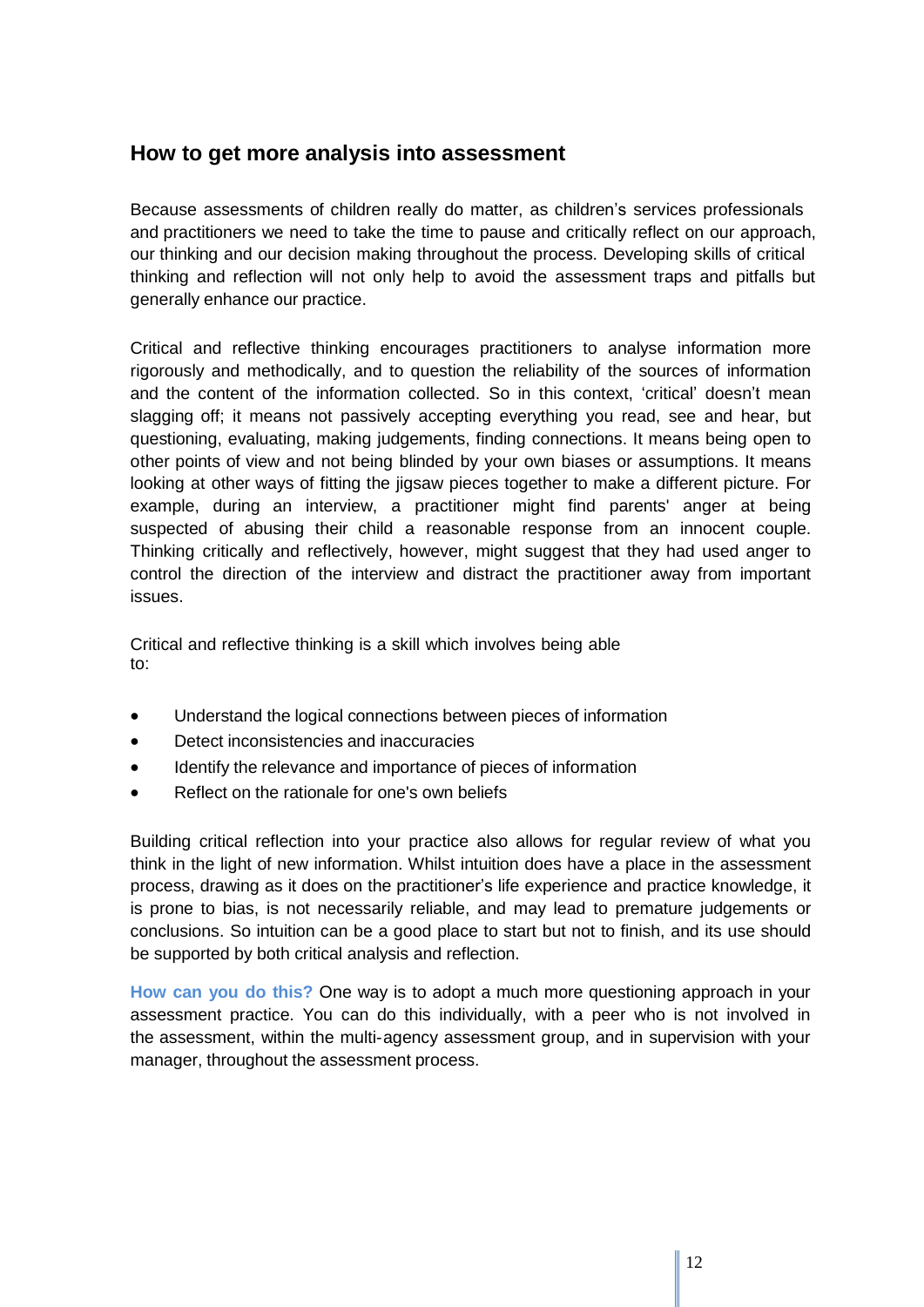**Some questions** to focus on and debate to promote a more critical and reflective approach:

Why do you think what you think?

What's the evidence that supports what you think?

What's the evidence that doesn't support what you think?

How can you test your view?

What are other possible explanations of what is going on?

What's the evidence that supports those alternative explanations?

What were your initial assumptions about the situation? Is there any hard evidence to support those first thoughts?

Are you assuming or taking for granted something you shouldn't?

Are you remaining curious and inquisitive about what you are seeing, hearing and assessing?

Have you considered the presenting issue in the context of the family's history?

Have you carefully examined case records or have you mostly ignored them?

Do you know who lives in or frequents the family home and have you assessed their relationship to the child and potential risks?

Have you taken steps to get to know other significant adults including absent parents who have a bearing on the child's life?

What is your relationship with the parent(s) and how does this influence your assessment?

Have you spoken with, really listened to and understood those who know the parents better than you do?

Do you have the confidence to challenge parents appropriately?

Have you been honest and open with the parents about your concerns while acknowledging strengths?

Are you absolutely clear about your role and responsibilities, including the responsibility to share information, and those of other practitioners in a multi-agency assessment?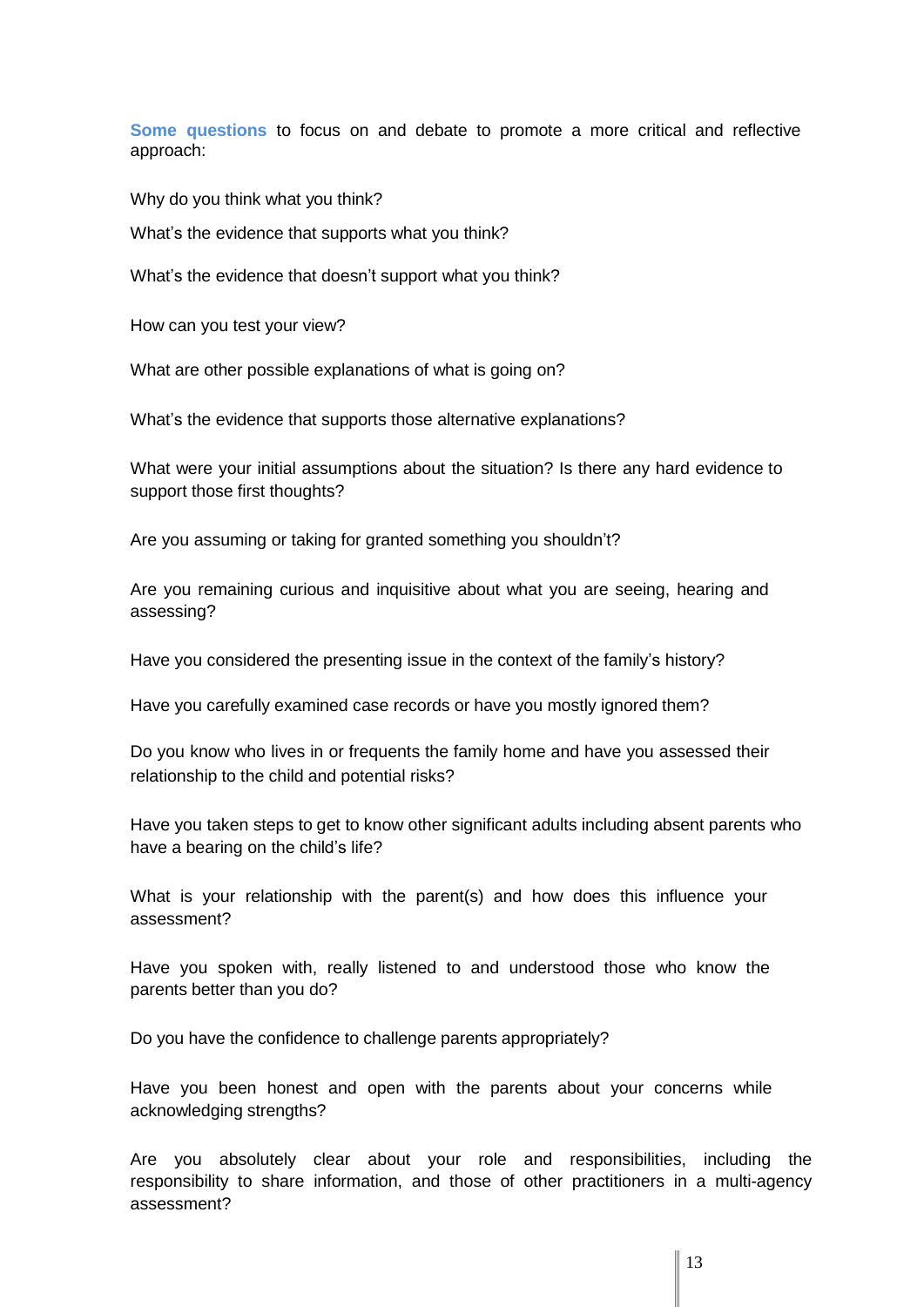How have you made sure that information you have shared with another practitioner or agency has been properly understood?

Could you be or might you have been deceived, misled, manipulated, intimidated or threatened by the parents or other member of the household?



- Gather information from a range of different sources and different perspectives using a mix of methods
- Look for trends or connections in the information
- Link information from different sources to draw logical conclusions
- Don't become burdened with information that is irrelevant
- $\bullet$  Be clear about the need to gather more information but know when to stop
- Double check, test and verify information and any assumptions
- Identify possible cause-effect information
- Drill down to find the possible root causes
- Be open to changing your judgement in light of new information or if the situation changes

#### **You'll know you are thinking critically and reflectively when:**

- You are meticulous, precise, comprehensive, exhaustive in gathering information, checking information, verifying information, examining information, evaluating information, understanding information
- $\triangleright$  You consider a variety of possible viewpoints or perspectives
- $\triangleright$  You remain open to alternative interpretations of a situation
- $\triangleright$  You avoid making snap judgements
- $\triangleright$  You don't jump to conclusions
- $\triangleright$  You consider the influence of motive or bias or assumption or emotion
- $\triangleright$  You are willing to challenge your views and investigate conflicting information
- $\triangleright$  You remain open minded, curious, sceptical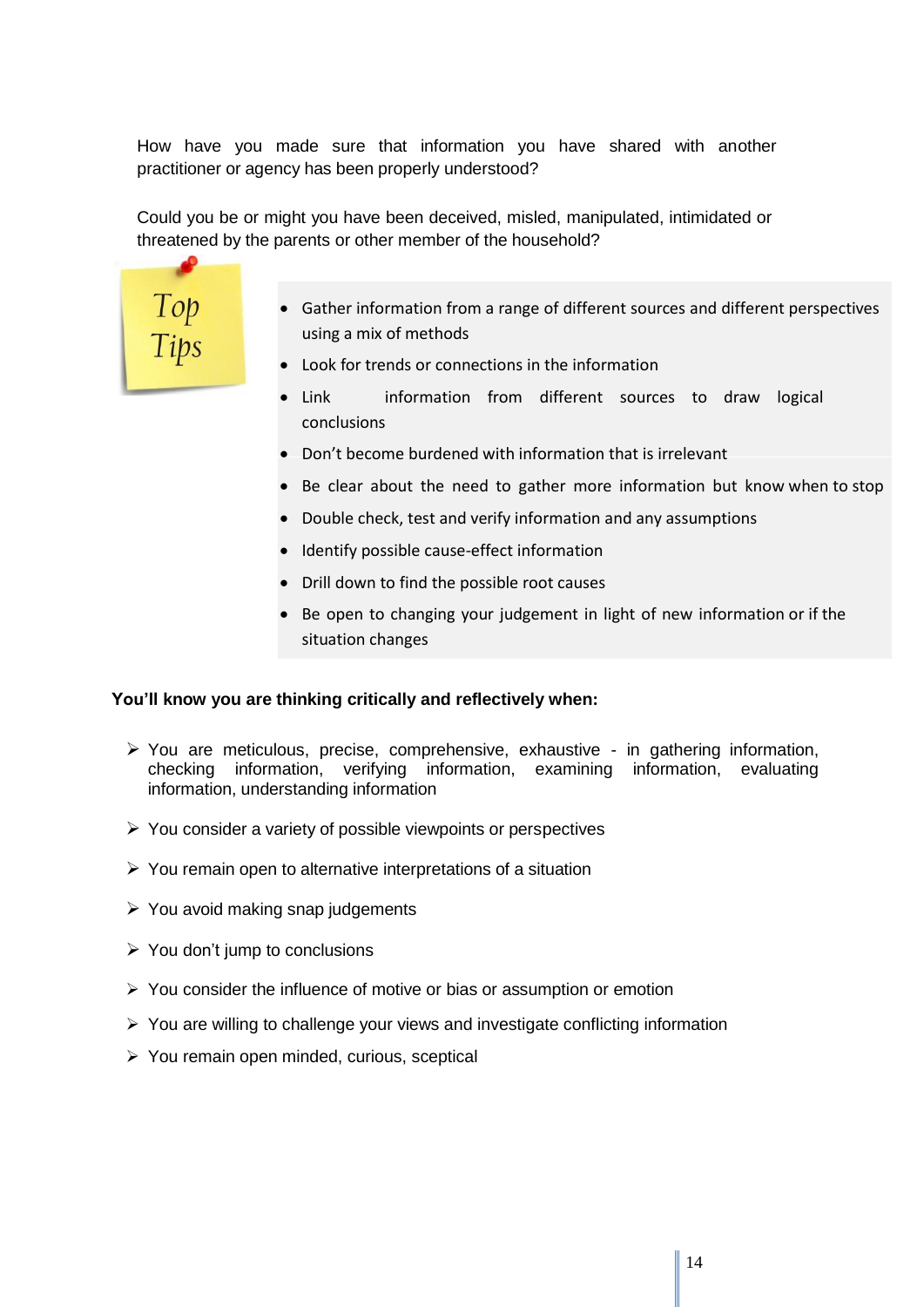# **Assessing risk**

Need and risk are said to be two sides of the same coin and assessing risk is a key component of children's services assessment practice. It's integral to what we all do. Very simply, a risk assessment makes a prediction about what might happen to a child by gauging the probability of a future adverse event or situation.

Although there have been calls from a number of sources for the development of the 'ultimate' risk assessment tool, it should be recognised that there is no fail-safe checklist or framework or matrix or aide memoire. Professional or practitioner judgement can never be eliminated from the risk assessment process. Risk assessment tools can be very helpful in guiding understanding but they cannot be absolutely relied on to provide definitive answers to levels of risk faced by children. They cannot ensure certainty.

So, what does risk assessment actually involve?

**Asking the right questions**. Professor Eileen Munro states that in order to manage risk, we need to identify:

> **What** *has been* **happening What** *is* **happening now What** *could* **happen in the future How** *likely* **it is How** *serious* **it would be if it did happen**

A combination of seriousness and likelihood then leads to an overall judgement of risk. Any risk assessment should involve the weighing up of the pros and cons of a child's circumstances, including their resilience and any protective factors, in order to inform decision-making as to what should happen in terms of intervention and/or protection.

**Remember..........**

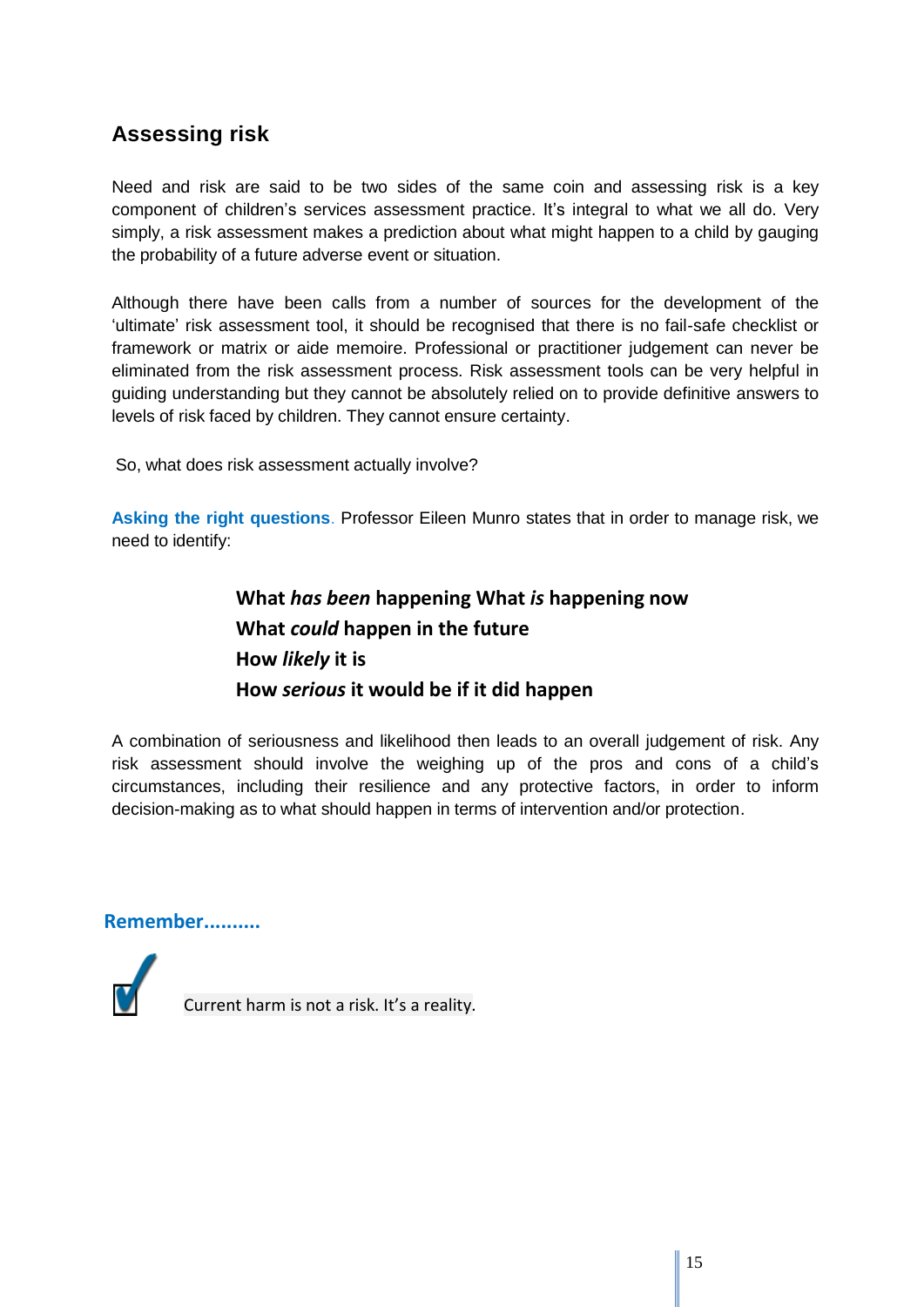**Good risk assessments** are underpinned by the elements of good assessment practice which have been highlighted in previous sections of this *Rough Guide* and:

- Are based on sound evidence and analysis
- Are focused on risk to whom, risk of what, risk from whom or what
- Use risk assessment tools to inform rather than replace professional judgement
- Construct a coherent story about the child's situation including family strengths and resources
- Appreciate that there will be ambiguity and uncertainty about some matters
- Are constructed through the testing of hypotheses (possible explanations) and a curiosity that sees people in their contexts
- Are not just focussed on *future* harm but also consider *cumulative* harm (that is, harm which is caused by a series of adverse circumstance or events or by multiple different circumstances and events)

## **Assessment pitfalls**

There are number of assessment traps which it's all too easy to fall into so always be aware of the pitfalls, some of which are highlighted below:

**Believing that there is a 'best' assessment or risk assessment tool or model or framework which can guarantee certainty.** There isn't. When assessing children's needs, including assessment of risk, there are no certainties.

**The rule of optimism.** This is where a practitioner's judgement is clouded by taking an overly positive view, for example based on the belief that parents want the best for their children or being overly optimistic about signs of progress.

**The rule of pessimism.** The opposite to the one above. This is when a sense of hopelessness about the child's and family's situation pervades the entire assessment process.

**Focusing on the content of the referral or each new incident** rather than taking a long term perspective which considers the family's history. Incidents and referral information need to be considered in context; concerns need to be connected to what has gone before in order to build up a full picture of a child's life. Start with your agency's own files and records as sources of information. Remember also that focusing too narrowly on referral information can mean that some children will not receive the services they need because they're assessed as not being in immediate danger. Yet we know that inadequate parenting can mean children are at risk in the longer term.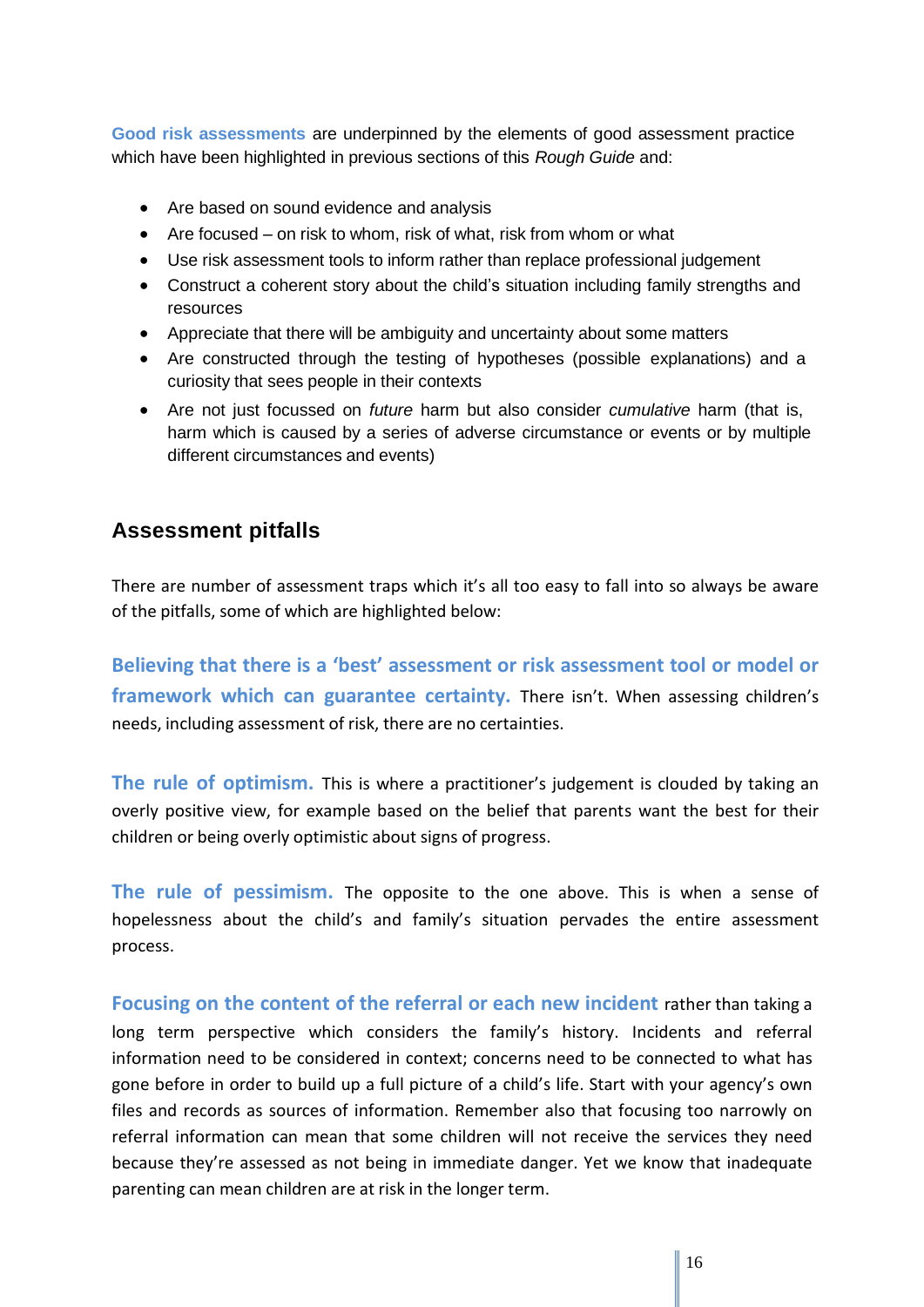**The initial hypothesis (possible explanation for what is happening) is arrived at too quickly and hung on to** with either more or less attention being paid to new information, depending on whether it supports or undermines the practitioner's beliefs about what is happening. This might be scepticism about new information that challenges existing views or being uncritical about information that supports existing views. For example, if you really like a parent and want to avoid removal of the child, you can see the positives (such as the reduction of substance use) but play down or even fail to see the negatives (such as the continued neglect of the child).

**Decisions are made on the basis of incomplete or inaccurate information.** In some situations, assessments have to be undertaken and judgements made quickly. But there is a 'big picture' to be seen, it takes time to gather all of the information from all sources in order to understand that big picture, and it's important to critically review those initial views as more information is gathered.

**Being adult focussed** and concentrating on the parents' needs and issues to the exclusion of the children. It is all too easy to be diverted, particularly in complex family situations where the needs of the adults can take priority over those of the child or when parents deliberately deflect attention away from the child.

**Parents are only superficially engaged.** Beware the pitfall of artificial or disguised compliance. We know from serious case reviews and research that some parents can create the illusion that they are co-operating with practitioners undertaking the assessment and will say what they think practitioners want to hear. This can lead to information being misinterpreted. A 'child's eye view' needs to be maintained during assessment. Closely observing and witnessing the parent–child relationship directly is a very different approach to that of simply asking the parent to comment or reflect upon their parenting, which for someone feigning co-operation and compliance offers a wonderful opportunity to deceive the practitioner.

"The worker in the Baby Peter case mistakenly saw the mother as compliant despite the existence of evidence to the contrary". *Quote from Prof. Eileen Munro (200*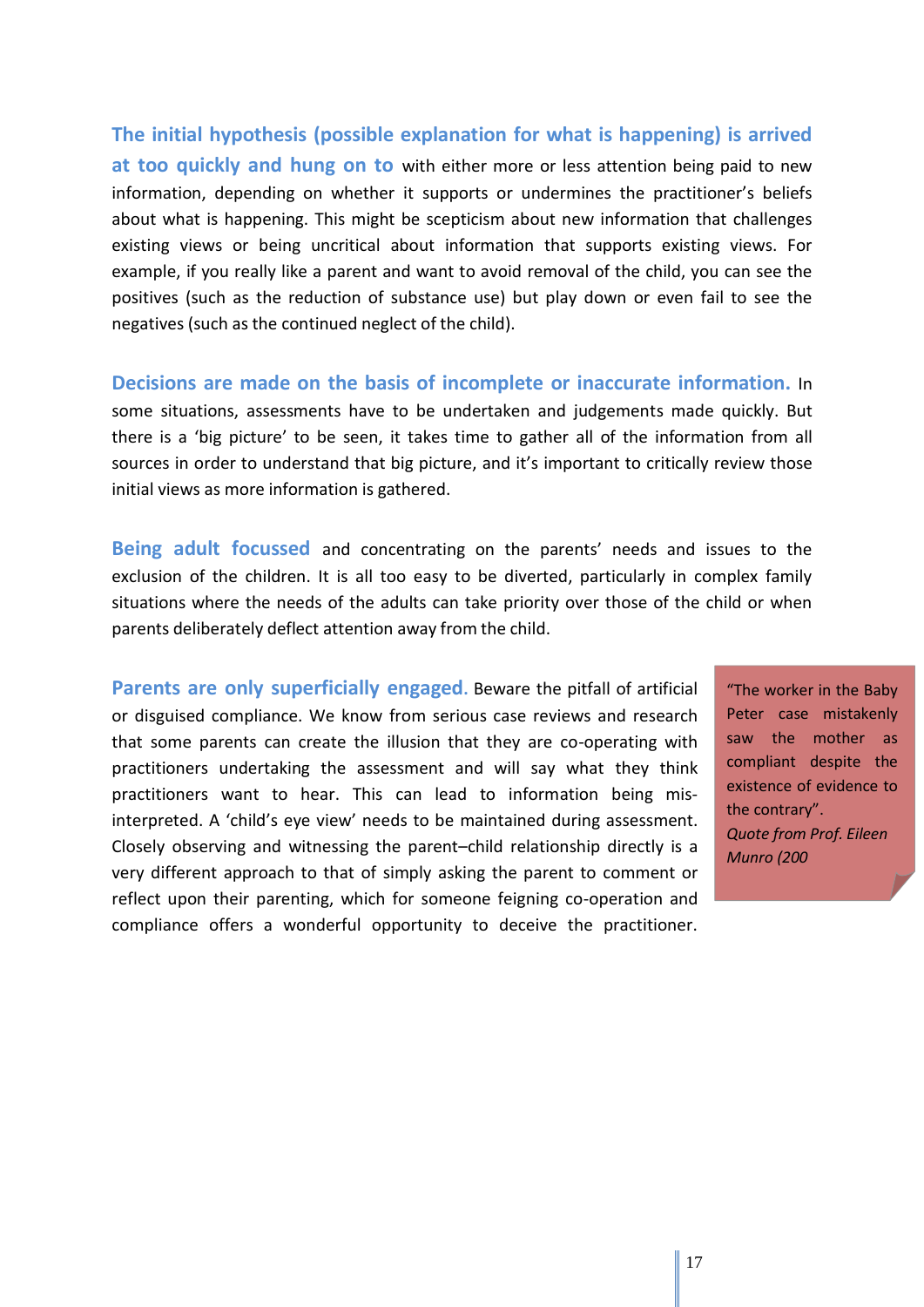**Accepting everything at face value.** People lie. People deceive. Some parents can put on a display in front of practitioners. Check out, check out, check out. Know the difference between fact and opinion. Take a more critical approach to the information gathered. Look below the surface to see what underlying issues are of significance. Consider what *might* be happening. Also, don't fall into the trap of taking the parents' reactions during assessment as being representative.

**Being satisfied with just seeing the child.** Certainly, children need to be seen as part of an assessment but this isn't enough. It's imperative that children are not only seen but spoken to (wherever possible on their own) and observed. Be vigilant to the possibility of a parent obstructing access to the child or preventing access by giving seemingly plausible reasons why the child cannot be seen.

**Listening only to mothers and not engaging fathers,** extended family members and significant others. It's important to get as full a picture as possible of who is in the household and there has to be appropriate assessment of all carers, partners and friends. Too often, assessment is overly focused on mothers, leaving fathers and other members of households out of the analysis.

**Colluding with hostile and intimidating parents.** This could lead to a situation where practitioners make only minimal attempts to make home visits (that very gentle knock on the door), do not question when appointments are missed and accept unlikely explanations for what has been happening. The practitioner does not challenge parents because of being wary of provoking a violent response or impacting on what is perceived as a positive professional relationship. Issues are then not assessed as rigorously and robustly as they should be and the assessment is flawed.

**Over-empathising with parents.** The risk of being overly empathic with parents or other family members is very real. In their effort to build rapport and communicate understanding of parents' feelings and experiences, some practitioners may lose their objectivity and 'over-identify' with the parents and their perspective so that risk factors are minimised or ignored.

**The danger of "groupthink".** This can occur during multi agency assessments when the group of professionals and practitioners try to minimise conflict or disagreement and reach a collective decision without critical evaluation of alternative ideas or viewpoints or by being selective with information. Be aware that inter agency consensus is not always safe. Be aware of the potential for assessment distortion led by one 'powerful' agency. Beware the pitfall of just going along with what others think. Always express your views based on your understanding of the child's and family's situation, your knowledge based on your practice experience and expertise, and your intuition.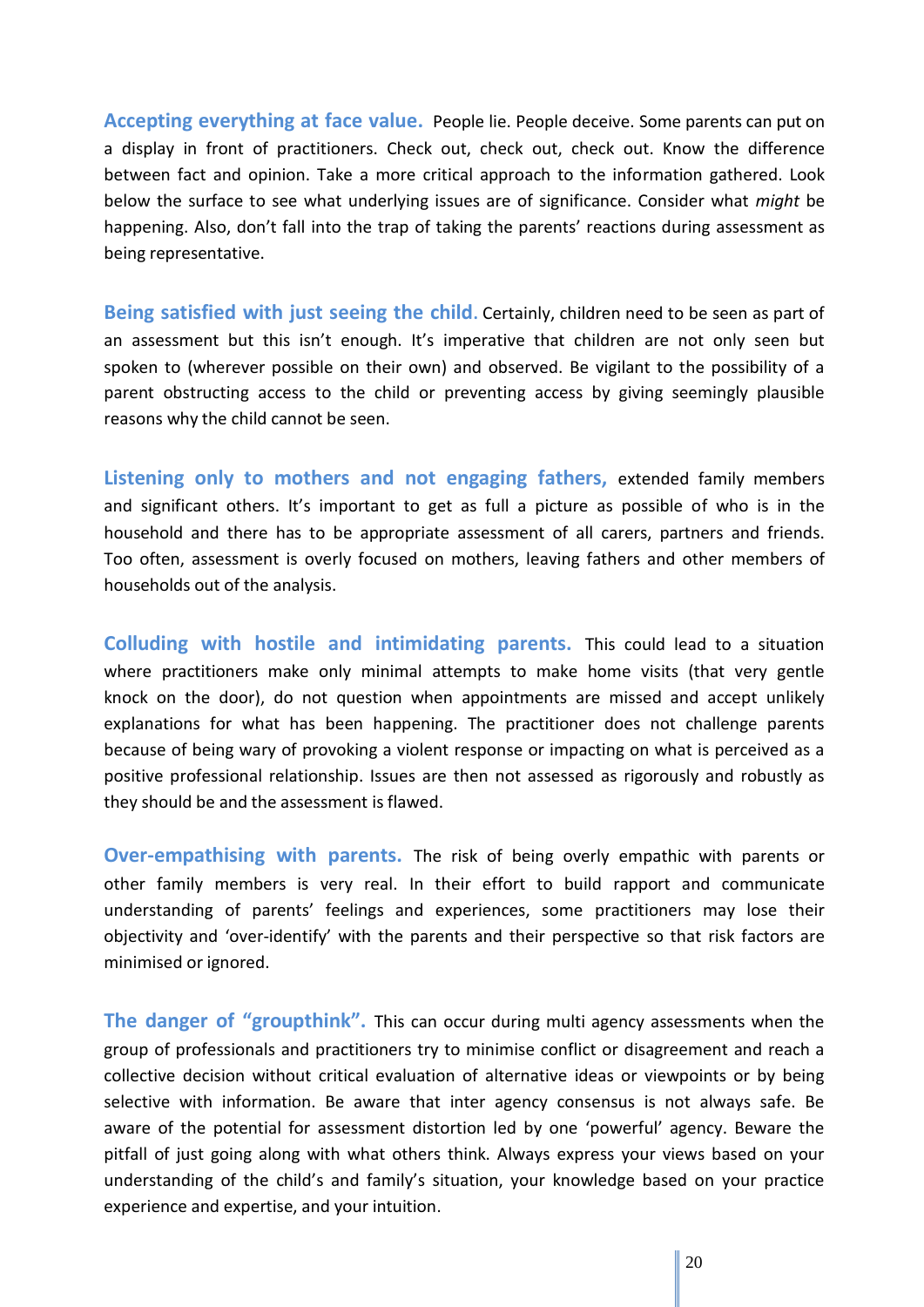**Inter-agency mis-communication.** Remember that information shared does not mean information is understood. Sometimes professional jargon gets in the way of understanding or information is mis-interpreted.

**Over-reliance on information collected by others.** Whilst it is important to collect information from other people who have been or are involved with the child and family, practitioners work in different assessment contexts so beware the risk of relying too much on information that has either become outdated or is misleading because the *focus* of information gathering was different.

**Failure to revise assessments.** Be open to consideration of alternative perspectives or new information. Be prepared to change your mind about what you think is happening and why it might be happening.

## **Remember..........**



Assessment is an ongoing process, not a one off event. Family life is dynamic and changing and through the process of assessment new information may come to light. It's critical that you are aware of this possibility and are open to changing what you think and changing your recommended courses of action.

> *The Rough Guides have been written by:*

> > *Liz Dewings,*

*Independent Consultant*

*2012*